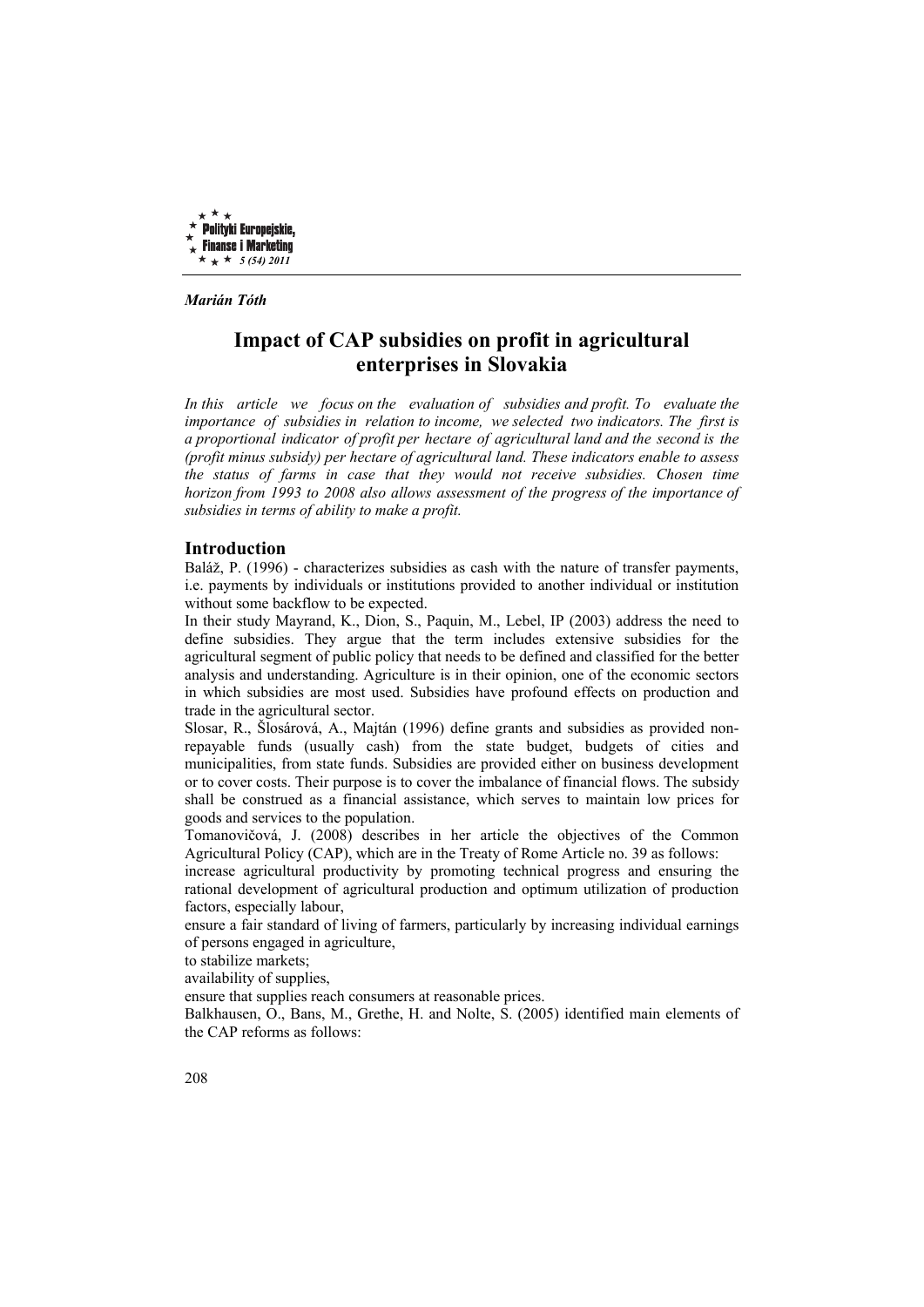decoupling, the decoupling of direct payments from production,

cross - compliance (cross compliance) - higher standards of environmental protection, food safety and animal welfare,

modulation - 5% of direct payments after reaching the full amount will be transferred to II. Pillar of the CAP, which is rural development (not for the new Member States until  $2013$ 

introduction of new rural development measures to support farmers, new guidance system for businesses.

Blaas, G. (2006) says that European farmers would not survive without support. The globalization causes a need for the support of European agriculture. The main reason is that agriculture in some parts of the world has great advantages compared with the European one, which allow the production at lower costs. These are the countries which have almost unlimited production resources, especially land. Today, agricultural subsidies are seen not as support of production but as a reward to the farmers for producing public goods.

### **Material and methods**

Since the establishment of the Slovak Republic in 1993 to the present day, agriculture has been supported by public funds. Subsidies during this period reached a different level and were focused on different areas of production respectively process. The main objective of this article is to assess the relationship between the amount of subsidies and profit.

In the article we use the following sources of information and material:

professional domestic and foreign literature,

Green reports of the Ministry of Agriculture for the years 2001 to 2009 and other data from the Ministry of Agriculture, in particular Rural Development Program for 2007- 2013,

individual data for the years 1993 to 2008 for all existing agricultural enterprises (legal entities) from information sheets of the Ministry's internal.

To achieve the main goal we used the following methods:

analysis of individual balance sheets and profit and loss statements for selected indicators, these data and selected ratios were analyzed using statistical software Statgraphics. For removal of extreme values, we used the exclusion rule (the lowest 5% and the highest 5% were excluded)

graphic data processing - we used various forms of graphical data processing:

box plot – which shows the median, the cross shows the average value, upper and lower quartile The length of the box represents interquartile range (IQR), i.e. central 50% of values file. Right comma is 75 percentile and left comma 25 percentile.

graph of average values with 95% confidence levels.

quantile chart - shows the empirical and normal cumulative distribution. ratios:

profit per ha = (profit after tax) / (agricultural land).

profit without subsidies per ha= (profit after tax - subsidies) / (agricultural land).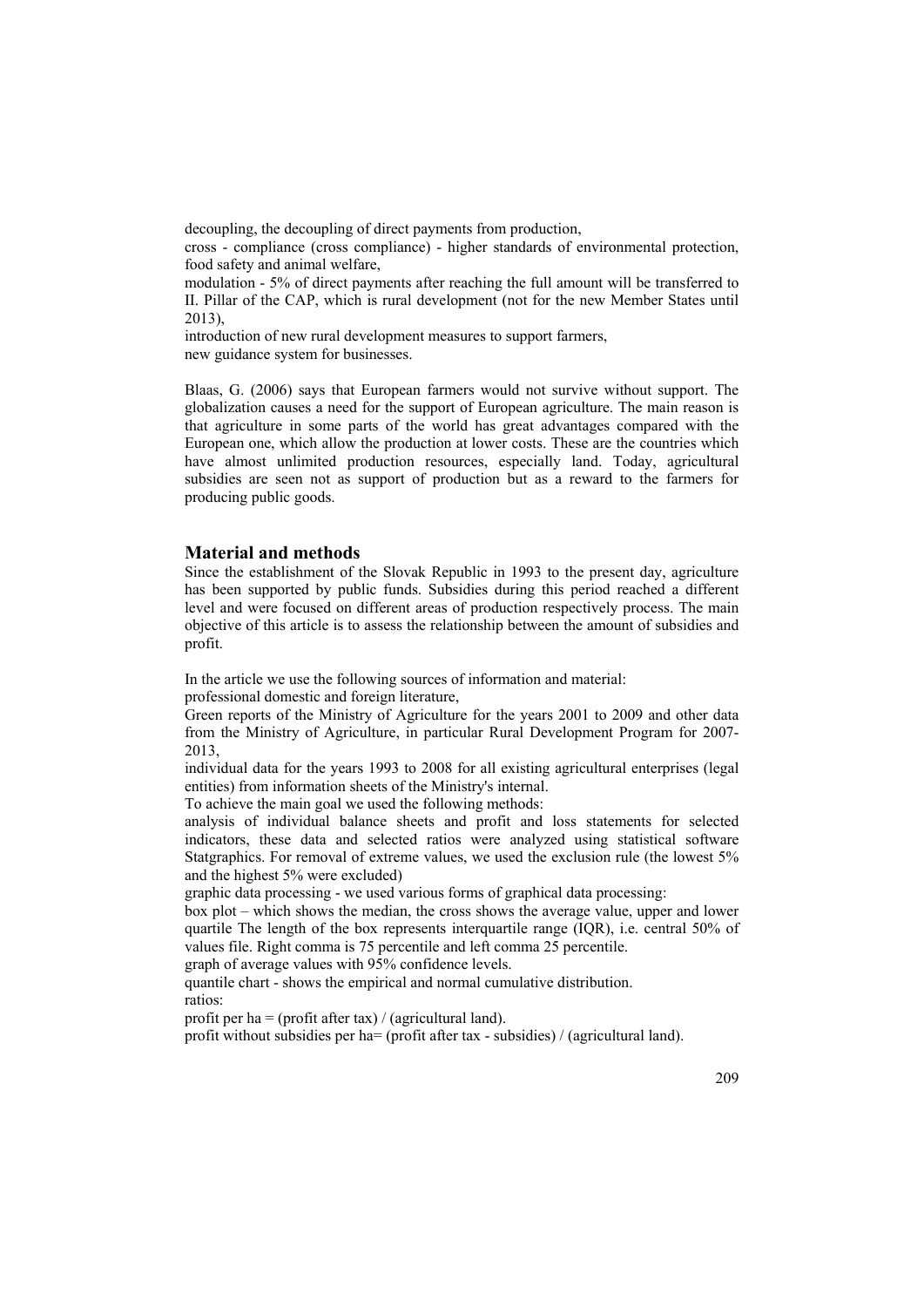## **Results**

Taking into account the comparison of quantile charts for profit per hectare and profit without subsidies per hectare (chart 1), it can be stated that even with subsidies up to 35% of businesses over the years 1993 to 2008 did not achieve positive earnings – profit and without subsidies up to 95% of enterprises. It is possible to conclude that the subsidies are for long-term viability of farms an important source of funding. Is it possible to discuss what would change if the farms did not receive subsidies, how would be the development of agricultural commodity prices. Such a question is relevant only in the case that subsidies would be cancelled in all countries, within the EU and also worldwide. The current situation shows that for long-term survival of enterprises in agriculture there is a need of government funds.





The quantile chart shows the variable profit per hectare significantly breaks in the value 0. The quantile chart also shows that 25% of enterprises had the value of this variable from 0 to 400 SKK (0-13,28EUR) per hectare throughout the reporting preiod. From the above it can be concluded that there is strong motivation to achieve a low profit and probably by using accounting operations, the enterprises try to optimize the income tax. Reason for this conclusion is the comparison of cumulative probability of profit/hectare and (profit-subsidies)/hectare. By excluding the subsidies the chart is harmonic which means that subsidies cause the disharmonic chart on the left. And that is irrational. Therefore the disharmony is caused by the tax dimension of economic result – profit or loss.

Previous quantile chart 1 does not evaluate the development of indicators over time. This view can be found in tables 1 and 2 and also in subsequent charts. The first table contains the descriptive characteristics of the variable profit per hectare of agricultural land.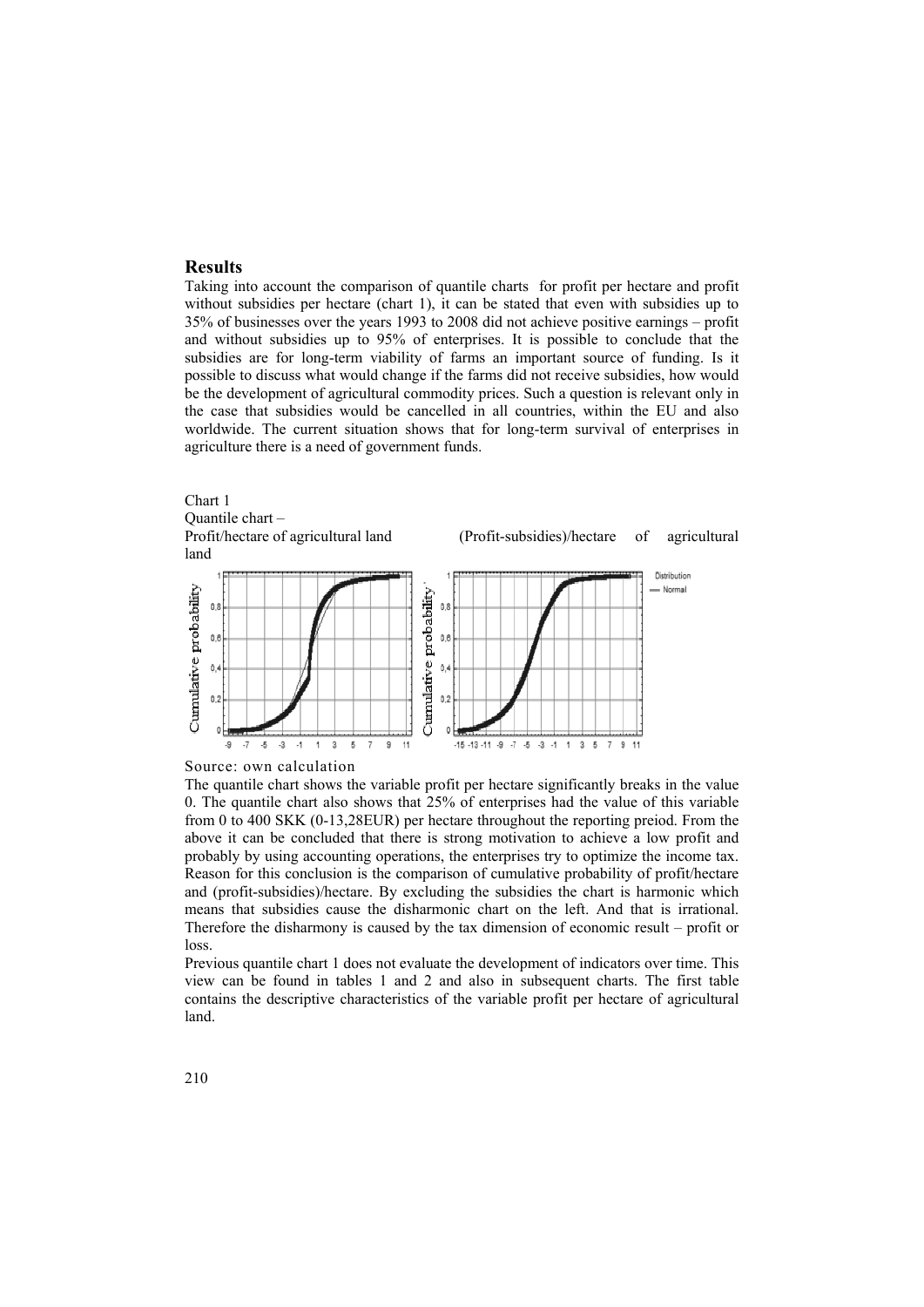Average value of the variable profit per hectare of agricultural land ranged from -1369 SKK (-45,5 EUR) in 1993 to 1327 SKK (40,1 EUR) in 2007. It is possible to evaluate that in the studied enterprises the situation regarding profit has improved after joining the EU in 2004, since the average value of this variable is always positive.

The comparison of the average of the whole period, with a median for the whole period shows that the median value is higher which means that after the removal of "extreme" values the situation in the enterprises regarding profit per hectare is better. Table 1

Profit/hectare of agricultural land in 1993-2008 in thousand SKK

| Year  | Number<br>of<br>enterpris<br>es | Average    | Median     | Standard<br>deviation | Coefficient of<br>variation | Lower quartile | Upper<br>quartile |
|-------|---------------------------------|------------|------------|-----------------------|-----------------------------|----------------|-------------------|
| 1993  | 876                             | $-1,36916$ | $-0.95711$ | 2,13742               | $-156, 11\%$                | $-2,63961$     | 0,113448          |
| 1994  | 926                             | $-0.85106$ | $-0,30771$ | 2,22308               | $-261,21%$                  | $-2,14176$     | 0,407512          |
| 1995  | 967                             | $-0,53347$ | 0,016929   | 2,02088               | $-378,82%$                  | $-1,64426$     | 0,587116          |
| 1996  | 1043                            | $-0,19691$ | 0,070661   | 2,1772                | $-1105,70\%$                | $-1,3252$      | 0,776022          |
| 1997  | 1110                            | 0,147952   | 0,184646   | 2,29722               | 1552,68%                    | $-1,01394$     | 1,28442           |
| 1998  | 1116                            | $-0,28249$ | 0,07339    | 2,18269               | $-772,67%$                  | $-1,58575$     | 0,807036          |
| 1999  | 1088                            | $-0,37452$ | 0,054228   | 2,24318               | $-598,95%$                  | $-1,63384$     | 0,842324          |
| 2000  | 1080                            | $-0,49021$ | 0,02074    | 1,67976               | $-342,66%$                  | $-1,39941$     | 0,391394          |
| 2001  | 1094                            | 0,543616   | 0,233906   | 1,65396               | 304,25%                     | $\mathbf{0}$   | 1,00265           |
| 2002  | 1099                            | 0,393741   | 0,218617   | 1,68378               | 427,64%                     | 0,01056        | 0,791667          |
| 2003  | 1173                            | $-0.98165$ | 0,010922   | 2,7166                | $-276,74%$                  | $-2,37653$     | 0,341876          |
| 2004  | 1132                            | 1,14246    | 0,685072   | 2,15638               | 188,75%                     | 0,141794       | 1,85399           |
| 2005  | 1226                            | 0,322753   | 0,283255   | 2,60512               | 807,16%                     | 0,016628       | 1,24434           |
| 2006  | 1216                            | 0,711543   | 0,468867   | 2,48736               | 349,57%                     | 0,073099       | 1,50288           |
| 2007  | 1179                            | 1,32697    | 0,825353   | 2,28857               | 172,47%                     | 0,189973       | 2,25444           |
| 2008  | 1097                            | 0,780658   | 0,488346   | 2,69527               | 345,26%                     | 0,033435       | 1,78015           |
| Spolu | 17422                           | 0,060521   | 0,171171   | 2,35705               | 3894,56%                    | $-0,91338$     | 1,00483           |

Source: own calculation

Evaluation of variability by the standard deviation and coefficient of variation is relatively complicated. Both descriptive statistics are high and we can conclude that the variability of profit per hectare in enterprises is high. The positive trend can be observed on the development of the coefficient of variation, positive in each period.

The development of the upper and lower quartiles can be summarized as that since 2004 more than 75% of businesses have achieved a positive ratio of profit per hectare. In the period 1993-2003 the similar situation was observed only in two periods.

Another table (number 2) contains the descriptive characteristics of the development of the ratio profit minus the subsidy per hectare of farmland. Compared with the first indicator the average during the whole period did not reach value higher than 0. From this fact, it is possible to conclude that the management of farms without subsidies is not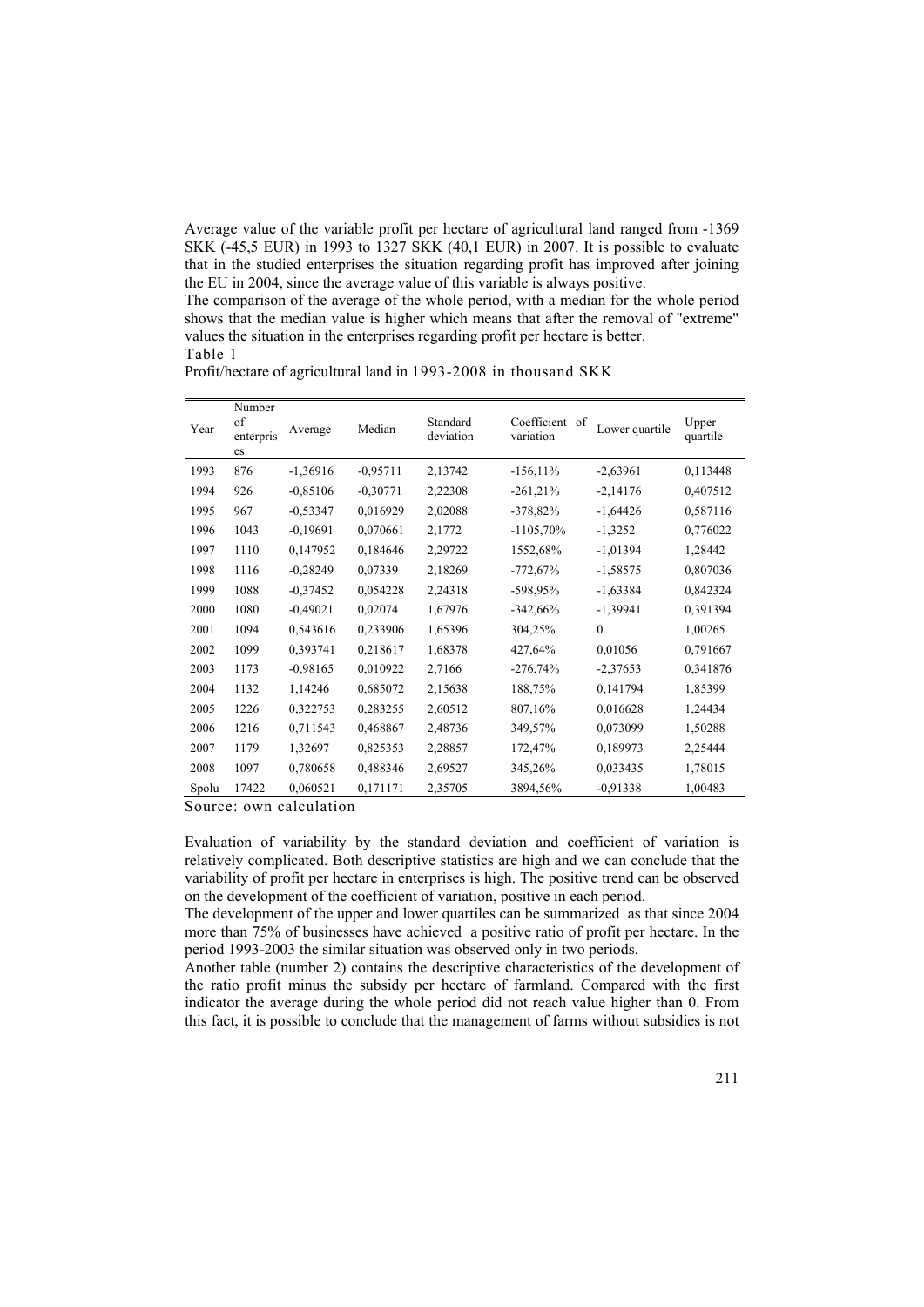possible and the importance of subsidies is even increasing. The most negative value was reached in 2008, when profit without subsidies per hectare of farmland reached SKK - 7150 (237,3 EUR). Negative value was confirmed also by the median. During the entire reported period the median had negative value.

÷

| Table 2                                                                      |  |
|------------------------------------------------------------------------------|--|
| (Profit-subsidies)/hectare of agricultural land in 1993-2008 in thousand SKK |  |
| Numbar                                                                       |  |

| Year  | Number<br>of<br>enterpris<br>es | Average    | Median     | Standard<br>deviation | Coefficient of<br>variation | Lower quartile | Upper<br>quartile |
|-------|---------------------------------|------------|------------|-----------------------|-----------------------------|----------------|-------------------|
| 1993  | 877                             | $-3,58019$ | $-3,61995$ | 2,43233               | $-67,94%$                   | $-5,21607$     | $-1,53003$        |
| 1994  | 926                             | $-3,04961$ | $-3,01239$ | 2,59228               | $-85,00\%$                  | $-4,84878$     | $-1,03194$        |
| 1995  | 968                             | $-3,19412$ | $-3,1764$  | 2,44459               | $-76,53\%$                  | $-4,90165$     | $-1,31199$        |
| 1996  | 1050                            | $-2,83722$ | $-2,93153$ | 2,69161               | $-94,87%$                   | $-4,73173$     | $-0,86609$        |
| 1997  | 1114                            | $-2,88975$ | $-2,96509$ | 2,71259               | $-93,87%$                   | $-4,54826$     | $-1,08426$        |
| 1998  | 1116                            | $-3,33487$ | $-3,3009$  | 2,266                 | $-67,95%$                   | $-4,85091$     | $-1,67789$        |
| 1999  | 1021                            | $-3,85858$ | $-3,7639$  | 2,84319               | $-73,69%$                   | $-5,43916$     | $-1,96486$        |
| 2000  | 1080                            | $-4,75215$ | $-4,62683$ | 1,93772               | $-40,78%$                   | $-5,83982$     | $-3,56876$        |
| 2001  | 1099                            | $-3,06126$ | $-3,26141$ | 2,19241               | $-71,62%$                   | $-4,4527$      | $-1,82625$        |
| 2002  | 1128                            | $-7,60962$ | $-7,55629$ | 3,53955               | $-46,51%$                   | $-10,2558$     | $-5,45812$        |
| 2003  | 1191                            | $-4,24534$ | $-3,9593$  | 3,0612                | $-72,11%$                   | $-6,00317$     | $-2,54652$        |
| 2004  | 1150                            | $-4,24222$ | $-4,73278$ | 3,01458               | $-71,06%$                   | $-5,95725$     | $-3,05335$        |
| 2005  | 1240                            | $-5,60554$ | $-5,4736$  | 3,44416               | $-61,44%$                   | $-7,58685$     | $-3,84984$        |
| 2006  | 1214                            | $-6,45195$ | $-6,35115$ | 3,3857                | $-52,48%$                   | $-8,73769$     | $-4,39723$        |
| 2007  | 1196                            | $-6,10352$ | $-6,22459$ | 4,12193               | $-67,53\%$                  | $-9,06557$     | $-4,00881$        |
| 2008  | 1082                            | $-7,1496$  | $-7,5202$  | 4,2752                | -59,80%                     | $-10,2663$     | $-4,66773$        |
| Spolu | 17422                           | -4,56965   | $-4,39255$ | 3,40933               | $-74,61%$                   | $-6,52823$     | $-2,42331$        |

Source: own calculation

Negative development of the indicator supports the value of the upper and lower quartile. It can be stated that in any of the years more than 75% of companies did not achieve positive profit without subsidies per hectare. The quartile chart even shows that only less than 10% of companies achieved the positive value of the indicator.

Average values for both variables for each year are presented in the following Figure 2.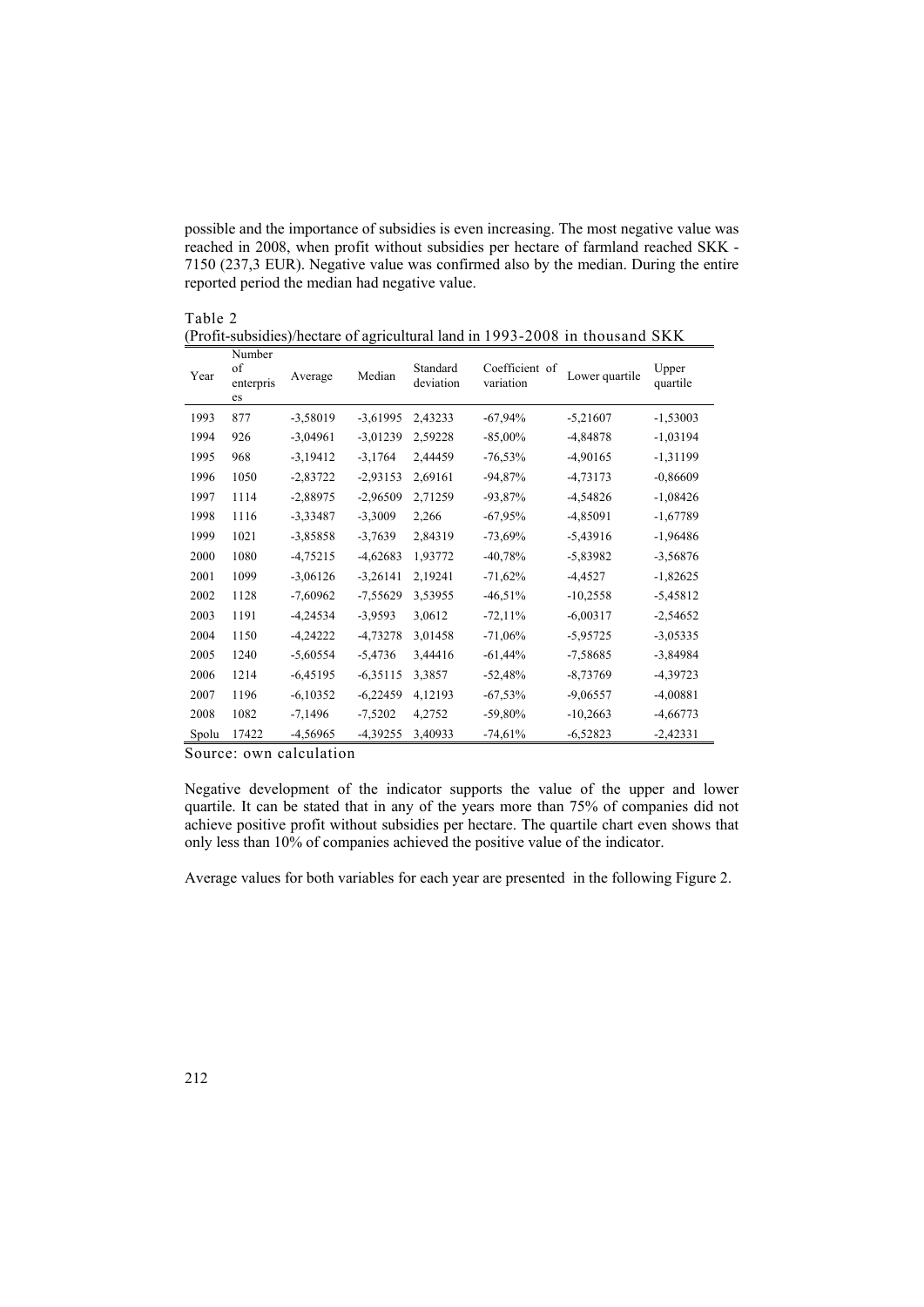

Source: own calculation

From Figure 2 it is clear that the variable profit per hectare of agricultural land has three trends. Increase in the variable but predominantly negative average value is the first trend. Stagnation in 1998-2000 with a slight negative trend and a negative average income is the second trend. The third is connected with period 2001-2008, when the average of the variable profit per hectare of agricultural land is positive (with the exception of 2003, which was affected by bad harvests due to drought) with relatively high volatility.

The second indicator - profit without subsidies per hectare of agricultural land - can reveal a significant decrease in mean values after 2004. Entering EU in 2004 brought the increase in subsidies per hectare, but also a significant reduction in profit without subsidy per hectare of agricultural land. Ability to make profit without subsidies after joining the EU is decreasing. One of the reasons is decoupling the CAP subsidies from the production.

Boxed plot 3 compares four descriptive characteristics through a graphical display for both variables:

• profit per hectare of agricultural land.

• profit without subsidy per hectare of agricultural land. Box plot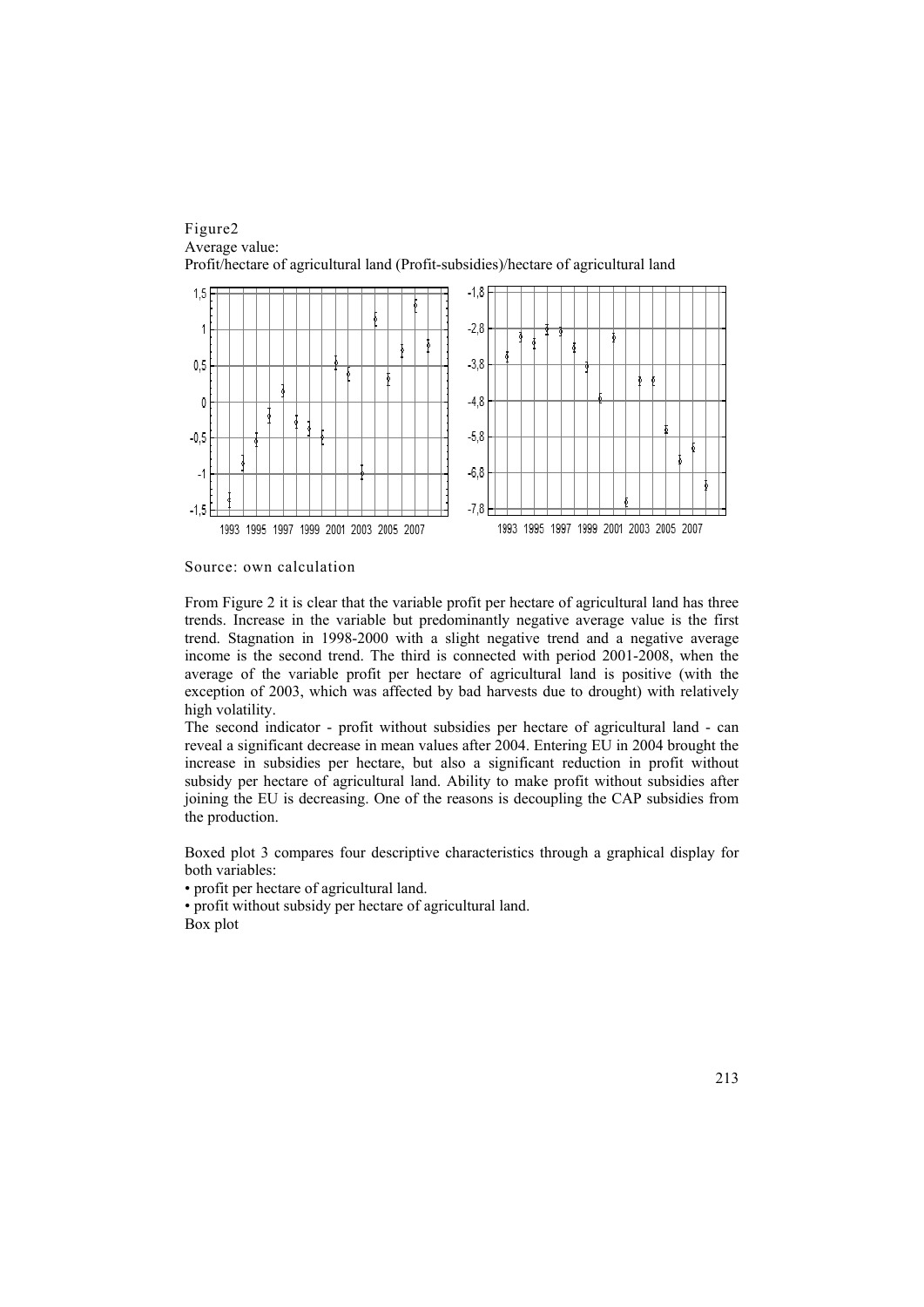



Source: own calculation

Box plots are visualizing the conclusions of previous assessments of descriptive characteristics. While in the first indicator there is a clear improvement over the period, the second indicator records decrease from the 2004.

#### Conclusion

The analysis can be summarized into the following conclusions:

• there is strong motivation to achieve a low positive result and probably using the accounting operations enterprises try to influence the profit with the goal of tax optimization.

• since 2004, more than 75% of businesses achieve a positive ratio of profit or loss per hectare.

• profit without subsidies is decreasing, which results in increasing importance of government funds flowing through the CAP.

• in each year more than 75% of companies did not achieve positive profit without subsidies per hectare.

• entering the EU brought an increase in subsidies per hectare, but also a significant reduction in profit or loss without subsidy per hectare.

#### **References**

BALÁŽ, P.: Veľká ekonomická encyklopédia. 1.edition. Bratislava: SPRINTvfra, 1996. p.614, ISBN 80-88848-02-4

MAYRAND,K.,DIONNE,S.,PAQUIN,M.,LEBEL,I.P.: The Economic and Enviromental Impact of Agricultural Subsidies, UNISFERA International Centre, 2003, p. 20-26

ŠLOSÁR, R.-ŠLOSÁROVÁ,A.-MAJTÁN.Š.: Výkladový slovník ekonomických pojmov. 2.edition Bratislava: Slovenské pedagogické nakladateľstvo, 1996, 255p. ISBN 80-08-00869-5

TOMANOVIČOVÁ, J.: Efektívnosť vynaloženej štátnej pomoci v poľnohospodárstve krajín EÚ.In: Ekonomické rozhľady. Roč.37,2008,č.3, p. 374-381, ISSN 0323-262x